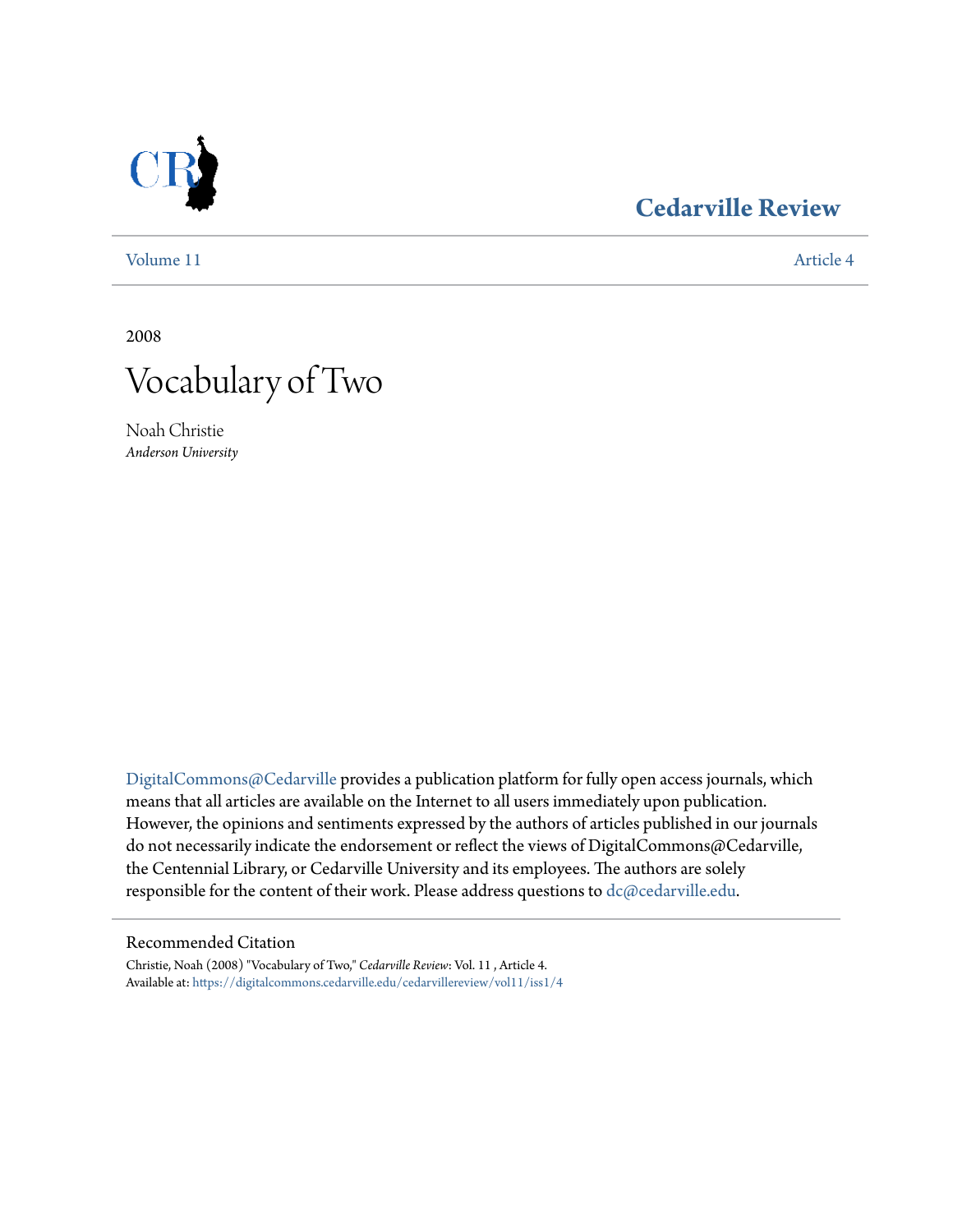## Vocabulary of Two

Browse the contents of [this issue](https://digitalcommons.cedarville.edu/cedarvillereview/vol11/iss1) of *Cedarville Review*.

### **Keywords**

Poetry

# **Creative Commons License**

This work is licensed under a [Creative Commons Attribution-Noncommercial-No Derivative Works 4.0](http://creativecommons.org/licenses/by-nc-nd/4.0/) [License.](http://creativecommons.org/licenses/by-nc-nd/4.0/)

Follow this and additional works at: [https://digitalcommons.cedarville.edu/cedarvillereview](https://digitalcommons.cedarville.edu/cedarvillereview?utm_source=digitalcommons.cedarville.edu%2Fcedarvillereview%2Fvol11%2Fiss1%2F4&utm_medium=PDF&utm_campaign=PDFCoverPages)



This poetry is available in Cedarville Review: [https://digitalcommons.cedarville.edu/cedarvillereview/vol11/iss1/4](https://digitalcommons.cedarville.edu/cedarvillereview/vol11/iss1/4?utm_source=digitalcommons.cedarville.edu%2Fcedarvillereview%2Fvol11%2Fiss1%2F4&utm_medium=PDF&utm_campaign=PDFCoverPages)